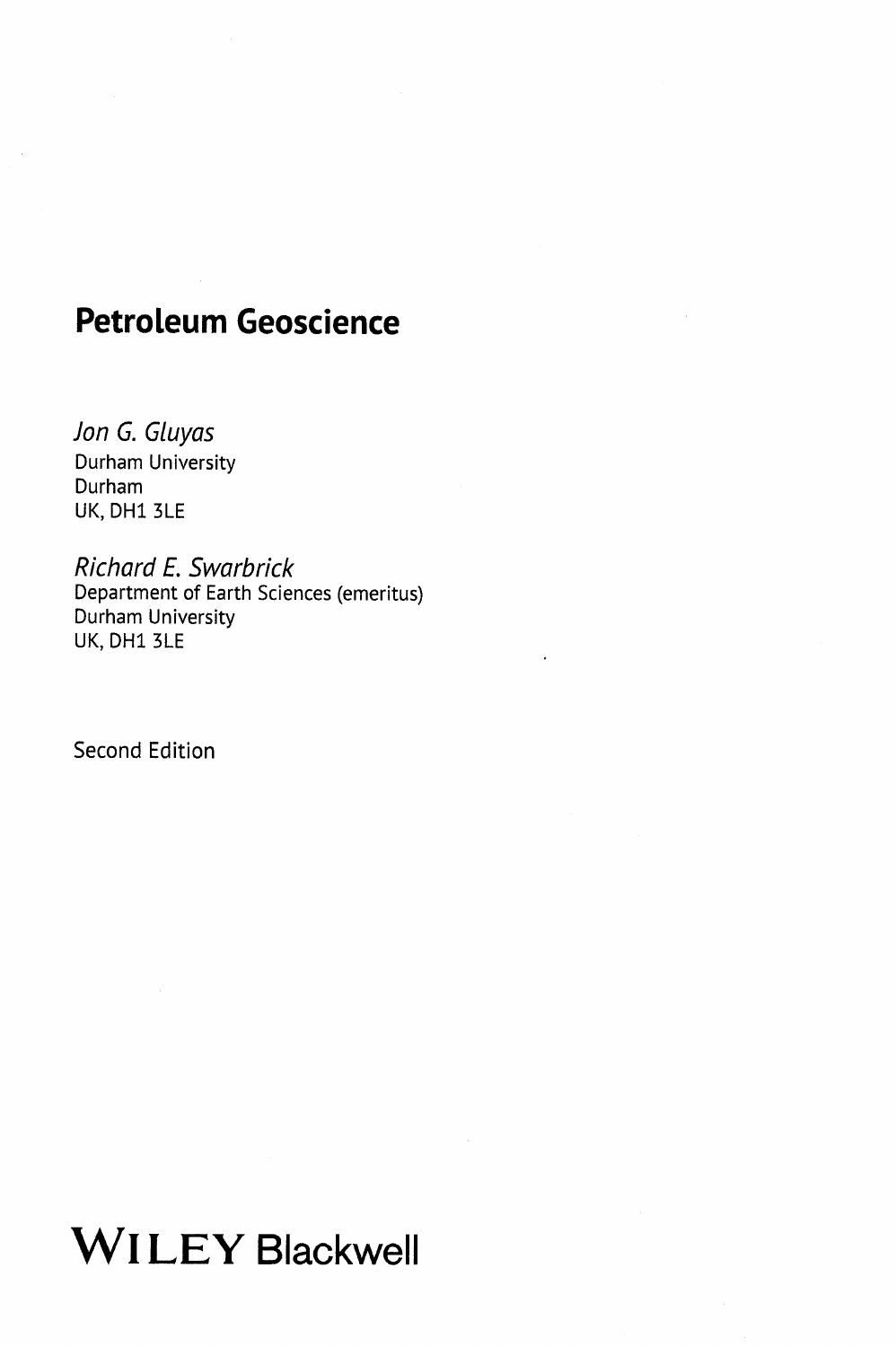## Contents

## Preface to Second Edition  $xv$ Preface to First Edition xvii Acknowledgments xix

1 Introduction 1

- 1.1 The Aim and Format of the Book 1
- 1.2 Background <sup>1</sup>
- 1.3 What Is in this Book 2
- 1.4 What Is Not in this Book 2
- 1.5 Key Terms and Concepts <sup>3</sup>
- 1.5.1 Petroleum 3
- 1.5.2 The Source 3
- 1.5.3 The Seal 4
- 1.5.4 The Trap 4
- 1.5.5 The Reservoir 4
- 1.5.6 The Timing of Petroleum Migration 4
- 1.5.7 Porous Rock and Porosity 5
- 1.5.8 Permeable Rock and Permeability <sup>5</sup>
- 1.5.9 Relative Permeability 5
- 1.5.10 Net to Gross and Net Pay 5
- 1.5.11 Water Saturation 5
- 1.5.12 Formation Volume Factor 5
- 1.5.13 The Gas to Oil Ratio 6
- 1.5.14 Timescales 6
- 1.5.15 The Units Used in this Book 6
- 1.6 The Chemistry of Petroleum 6
- 1.6.1 Alkanes (Paraffins) 9
- 1.6.2 Naphthenes (Cycloalkenes) 10
- 1.6.3 Aromatics 11
- 1.6.4 Asphaltenes il
- 1.7 Geoscience and the Value Chain 12
- 1.7.1 Exploration (Chapters <sup>3</sup> and 4) <sup>12</sup>
- 1.7.2 Appraisal (see Chapter 5) 13
- 1.7.3 Development (see Chapter 6) 13
- 1.7.4 Production (see Chapter 6) 14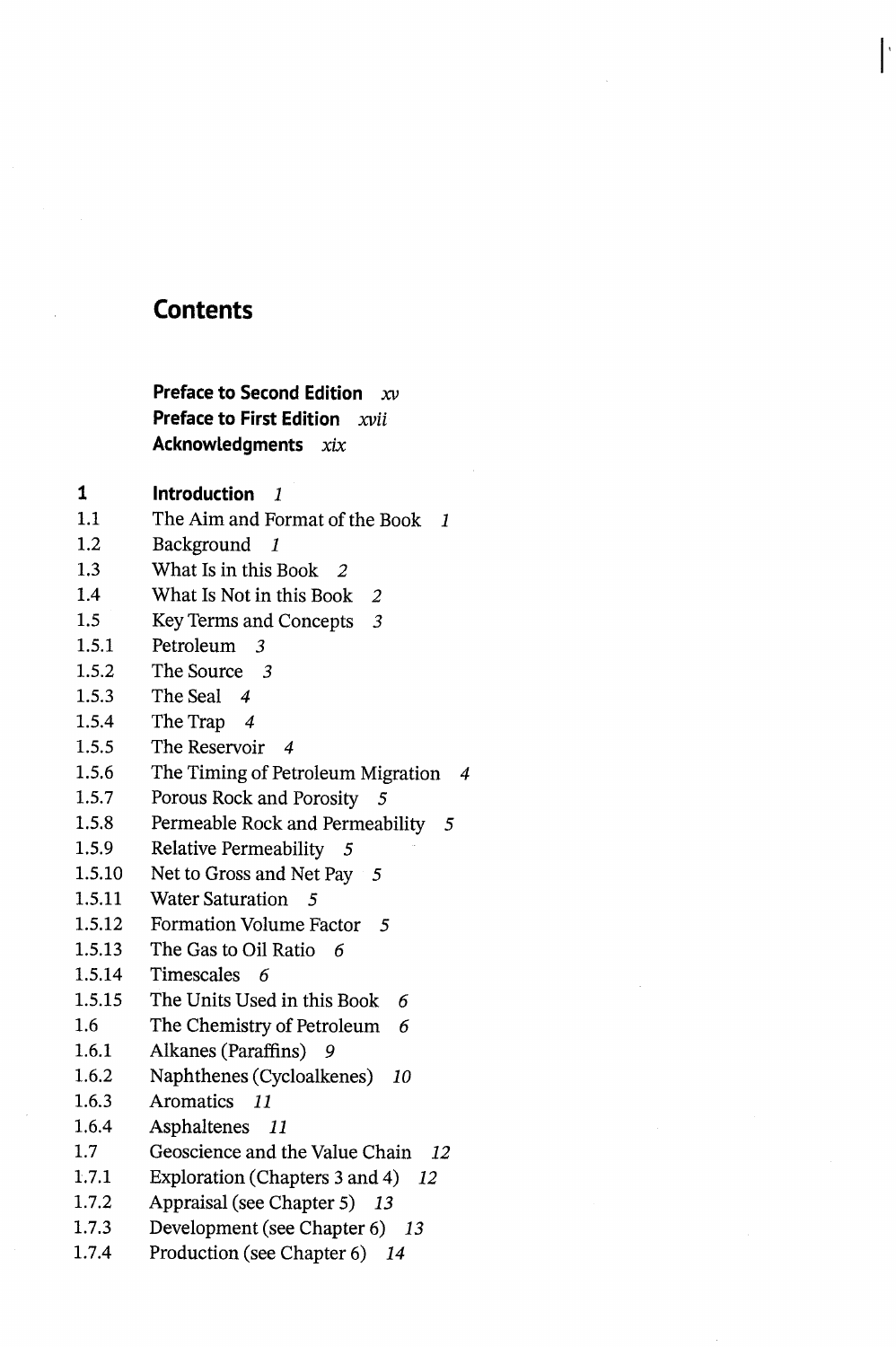$\mathsf{vi}$  Contents

- 1.7.5 Reserves Additions and Reserves Growth (see Chapter 6) 14
- 1.7.6 Field Abandonment and Reactivation (see Chapter 6) 14

1.7.7 Gas Storage (see Chapter 7) 15

- 1.7.8 Unconventional Petroleum (see Chapter 7) 15
- 1.8 Geoscience Activity 15
- 1.9 Oil, Gas, and Geoscientists A Global Resource!  $16$ Further Reading 19

2 Tools 21

- 2.1 Introduction 21
- 2.2 Satellite Images and Other Remote Sensing Data <sup>21</sup>
- 2.2.1 Introduction 21
- 2.2.2 Satellite Images 21
- 2.2.3 Gravimetric Data 22
- 2.2.4 Magnetic Data 24
- 2.2.5 Electromagnetic Surveys 25
- 2.3 Seismic Data 25
- 2.3.1 Introduction 25
- 2.3.2 The Seismic Method 27
- 2.3.3 Seismic Acquisition 29
- 2.3.3.1 Land 29
- 2.3.3.2 Water 29
- 2.3.3.3 Collection of Seismic Data: Receivers 30
- 2.3.4 Seismic Processing 30
- 2.3.5 Seismic Interpretation 30
- 2.4 Wireline Log Data 32
- 2.4.1 Introduction 32
- 2.4.2 Rock Tools 32
- 2A3 Seismic Enhancement <sup>35</sup>
- 2.4.4 Porosity and Permeability Tools 37
- 2.4.5 Fluid Tools 40
- 2.4.6 Pressure Tool 42
- 2.5 Core and Cuttings <sup>43</sup>
- 2.5.1 Introduction 43
- 2.5.2 Conventional Core Analysis (Porosity and Permeability) 45
- 2.5.2.1 Sample Acquisition 45
- 2.5.2.2 Sample Cleaning 45
- 2.5.2.3 Sample Drying 45
- 2.5.2.4 Porosity Measurements 47
- 2.5.2.5 Permeability Measurements 47
- 2.5.3 Core Logging 49
- 2.5.4 Petrography 49
- 2.5.4.1 Provenance 49
- 2.5.4.2 The Depositional Environment <sup>51</sup>
- 2.5.4.3 Reservoir Quality 5i
- 2.5.5 Geochemistry 52
- 2.5.6 Biostratigraphy 52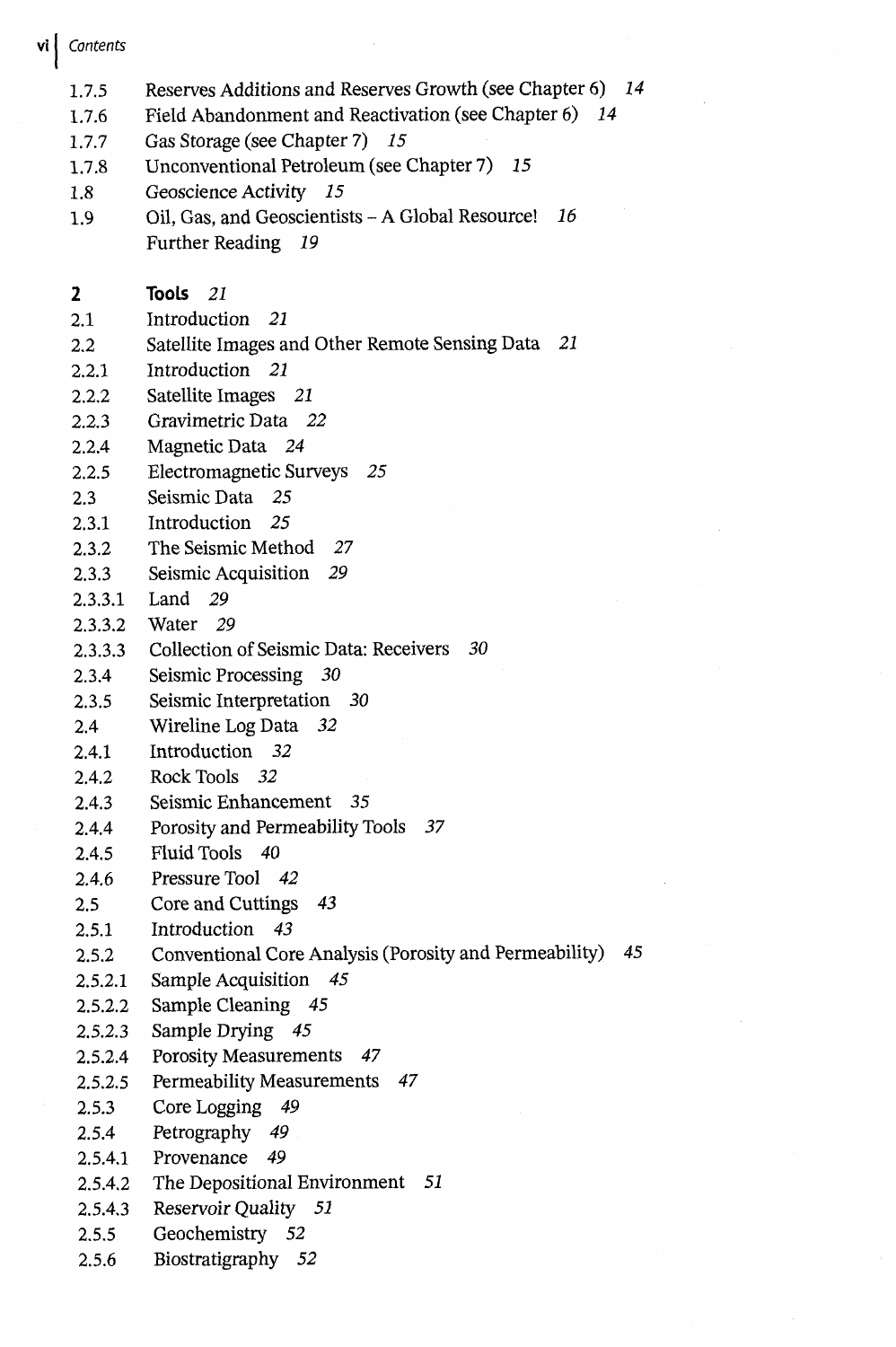- 2.5.6.1 Sampling 53 2.5.6.2 Correlation 53 2.5.6.3 Age Dating 53 2.5.6.4 The Depositional Environment 53 2.6 Fluid Samples From Wells 54 2.6.1 Introduction 54 2.6.2 The Sampling of Fluids 54 2.6.3 Petroleum 55 2.6.3.1 Gas Chromatography and Gas Chromatography (GC) Fingerprinting 2.6.3.2 Molecular Maturity 56 2.6.3.3 Rhenium-Osmium Dating 56 2.6.4 Water 56 2.7 Outcrop Data 57 2.7.1 Introduction 57 2.7.2 Maps 57 2.7.3 Reservoir Analogs 59 2.7.4 Rock Sampling and Analysis 59 2.8 Seepage of Petroleum 60 Further Reading 61 3 Frontier Exploration 63 3.1 Introduction 63 3.2 Acquisition of Acreage 66 3.2.1 Early Access to Acreage 66 3.2.2 The Licensing Process 67 3.2.3 License Areas 68 3.2.4 Farm-Ins, Farm-Outs, and Other Deals 69 3.3 Direct Petroleum Indicators 69 3.3.1 Introduction 69 3.3.2 Petroleum Leakage and Seepage 69 3.3.2.1 Seal Failure 70 3.3.2.2 Tertiary Migration 71 3.3.2.3 Dissipation in the Near Surface 72 3.3.3 The Identification of Petroleum on Seismic Data 72 3.4 Basin Types 76 3.4.1 Introduction 76 3.4.2 Extensional Basins, Generated by Divergent Plate Motion 3.4.2.1 Intracratonic Basins: Sags 78 3.4.2.2 Rift Basins 78 3.4.2.3 Passive Margins 79 3.4.3 Basins Generated During Convergent Plate Motion 82 3.4.3.1 Arc Systems 83 3.4.3.2 Foreland Basins 83 3.4.4 Strike-Slip Basins 84 3.5 Basin Histories 84 3.5.1 Introduction 84
- 3.5.2 Subsidence 85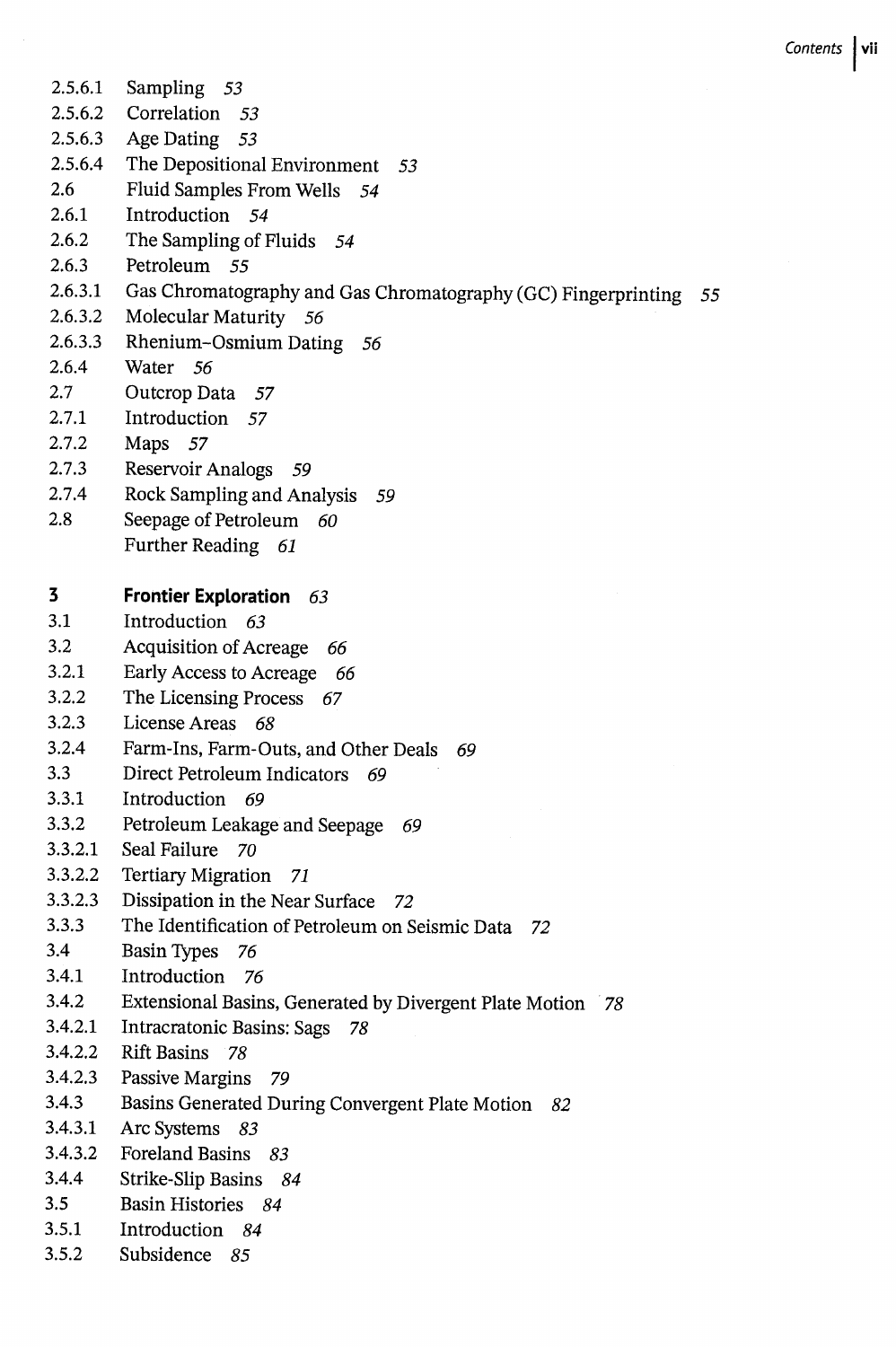3.5.3 Sediment Supply 88 3.5.4 Burial History 89 3.5.5 Thermal History 91 3.5.6 Uplift 92 3.5.7 Pressure History 93 3.5.8 Integrated Basin Modeling 95 3.6 Stratigraphy 96 3.6.1 Introduction 96 3.6.2 Chronostratigraphy 97 3.6.3 Biostratigraphy 97 3.6.4 Lithostratigraphy 100 3.6.5 Seismic Stratigraphy 102 3.6.5.1 Rift Basins 104 3.6.5.2 Passive Margins 104 3.6.5.3 Foreland Basins 105 3.6.5.4 Wrench Systems 105 3.6.6 Sequence Stratigraphy 106 3.6.7 Chemostratigraphy and Magnetostratigraphy <sup>111</sup> 3.6.8 Stratigraphic Tests 111 3.7 Source Rock 112 3.7.1 Introduction 112 3.7.2 The Origin of Petroleum from Living Organisms <sup>112</sup> 3.7.2.1 Organic Matter 112 3.7.2.2 Preservation of Organic Matter 112 3.7.3 Kerogen 114 3.7.3.1 Kerogen Type 114 3.7.3.2 The Quantity and Quality of Kerogen 115 3.7 A Maturation of Source Rocks: Kerogen to Oil to Gas 116 3.7.4.1 Temperature 116 3.7.4.2 The Kinetics of Hydrocarbon Generation 116 3.7.4.3 Reaction Products 117 3.7.4.4 Maturation in the Reservoir 117 3.7.4.5 Bitumen and Tar Mats 117 3.8 Jubilee Field, Ghana, West Africa 119 3.8.1 Introduction 119 3.8.2 Basin Setting 120 3.8.3 Pre-Drill Assessment 120 3.8.4 Jubilee Field 121 3.8.5 Implications for West African and South American Margins 122 3.9 Johan Sverdrup Oilfield, Norwegian North Sea 122 3.9.1 Introduction 122 3.9.2 Location 122 3.9.3 Early Exploration History 123 3.9.4 Renewed Interest 123 3.9.5 Major Discovery 125 3.9.6 Petroleum Geology 125 3.9.7 Learning 126 Further Reading 127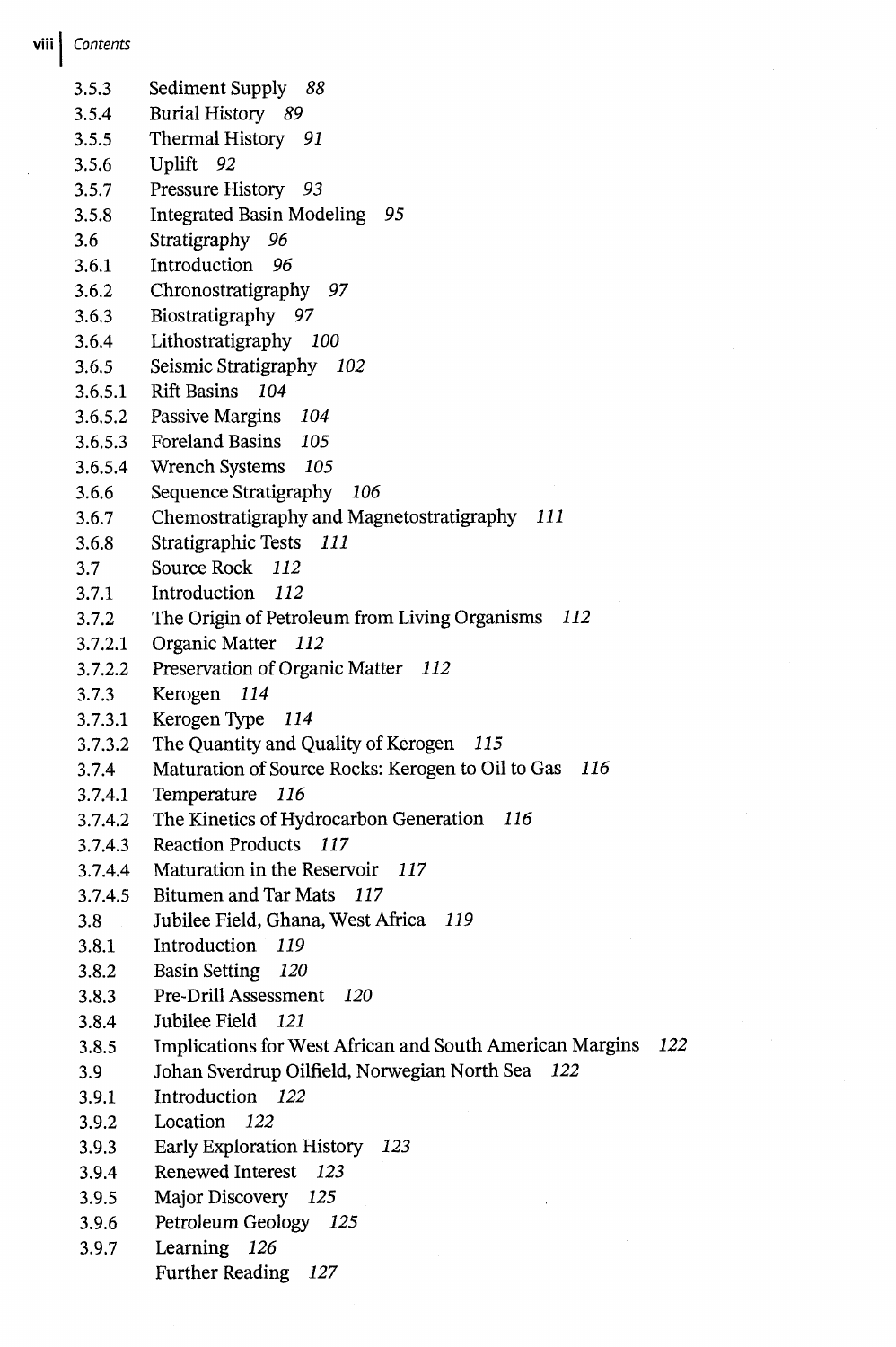4 Exploration and Exploitation 129 4.1 Introduction 129 4.2 The Seal 129 4.2.1 Introduction 129 4.2.2 The Membrane Seal 130 4.2.3 The Hydraulic Seal <sup>131</sup> 4.2.4 Faults 132 4.2.5 Trap Fill 133 4.2.6 The Pressure Seal 134 4.3 The Reservoir 135 4.3.1 Introduction 135 4.3.2 Intrinsic Properties 136 4.3.2.1 Net to Gross 136 4.3.2.2 Porosity 137 4.3.2.3 Permeability 139 4.3.2.4 Water, Oil, and Gas Saturation 139 4.3.3 Reservoir Lithologies 140 4.3.4 The Reservoir: Sandstone Depositional Systems <sup>143</sup> 4.3.4.1 Alluvial Fans 143 4.3.4.2 Aeolian Dunes 144 4.3.4.3 Lakes 145 4.3.4.4 Fluvial Systems 145 4.3.4.5 Deltas 148 4.3.4.6 Shallow-Marine Systems 148 4.3.4.7 Submarine Fans 150 4.3.5 The Reservoir: Limestone and Dolomite 151 4.3.5.1 Shelfal and Ramp Carbonates 152 4.3.5.2 Reefs 152 4.3.5.3 Deep-Water Carbonates 154 4.3.5.4 Dolomite 154 4.3.5.5 Karst 155 4.3.6 Fractured Reservoirs 156 4.4 Migration 157 4.4.1 Introduction 157 4.4.2 Primary Migration 158 4.4.3 Secondary Migration 161 4.4.4 Tertiary Migration 167 4.5 The Trap 168 4.5.1 Introduction 168 4.5.2 Migration and Trap Formation 173 4.5.3 Structural Traps 173 4.5.3.1 Traps Formed by Compressive Tectonic Processes 173 4.5.3.2 Traps Formed by Extensional Tectonic Processes <sup>175</sup> 4.5.3.3 Traps Formed by Diapiric Processes 176 4.5.3.4 Traps Formed by Compactional Processes <sup>182</sup> 4.5.3.5 Traps Formed by Gravity Processes 183 4.5.4 Stratigraphic Traps 185 4.5.4.1 Traps Formed by Depositional Pinchout 185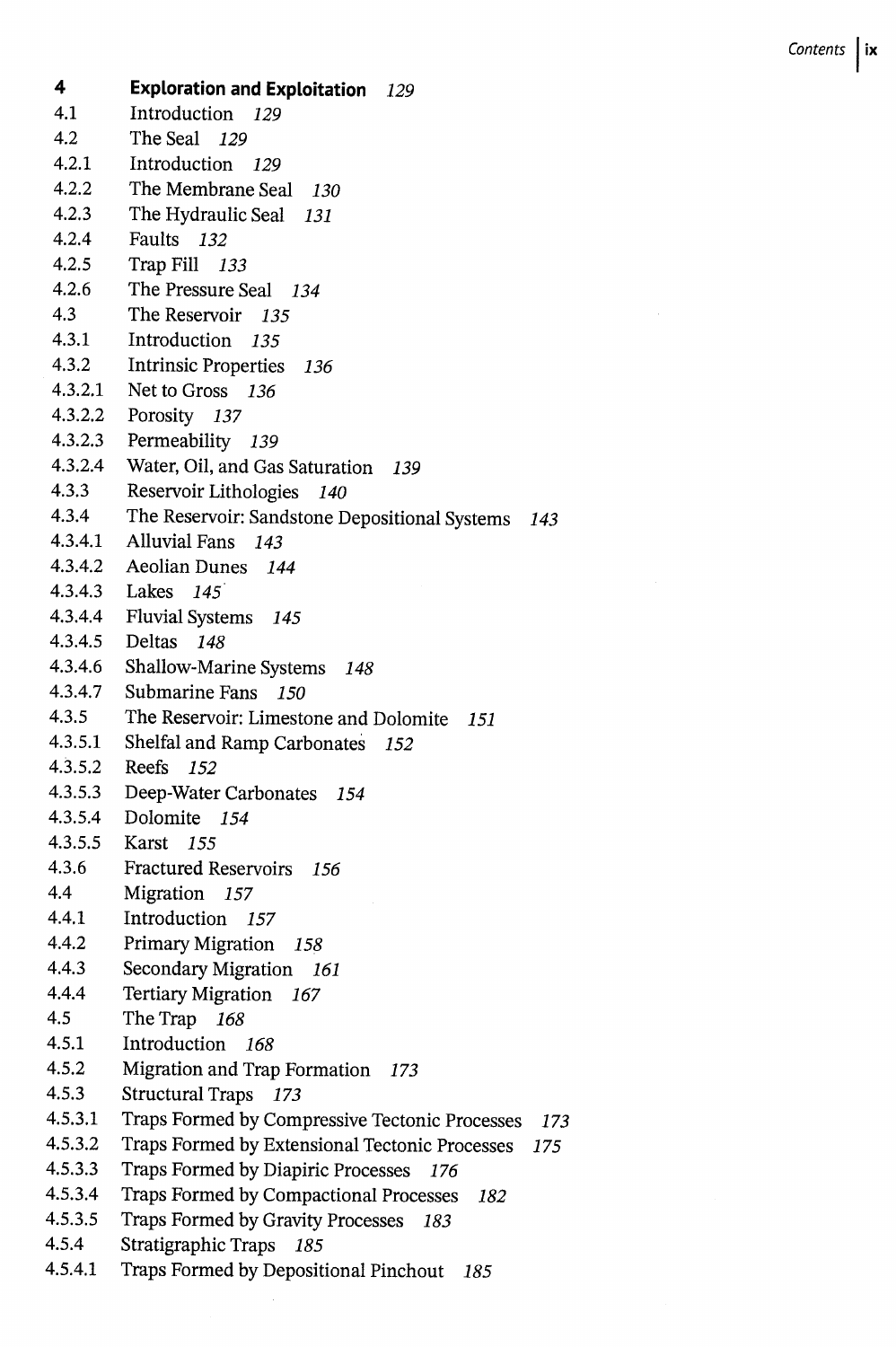- 4.5.4.2 Traps Formed by Unconformities 186
- 4.5.4.3 Traps Formed by Diagenetic Processes 190
- 4.5.5 Hydrodynamic Traps 191
- 4.6 Play and Play Fairway 193
- 4.6.1 Play 193
- 4.6.2 Play Fairway 193
- 4.7 Lead and Prospect 195
- 4.7.1 Introduction 195
- 4.7.2 Lead, Prospect, and Prospect Evaluation 195
- 4.7.3 The Prospect Inventory 198
- 4.7.4 Well Prognosis 198
- 4.7.5 Failure Analysis 199
- 4.8 Yet to Find 199
- 4.8.1 Introduction 199
- 4.8.2 Areal Richness and Prospect Summation 200
- 4.8.3 Pool Size Distribution 201
- 4.8.4 Creaming Curves and Destruction of Value 203
- 4.9 Risk and Uncertainty 204
- 4.9.1 Introduction 204
- 4.9.2 Risk 205
- 4.9.3 Uncertainty 207
- 4.10 Thunder Horse Field, Gulf of Mexico, USA 208
- 4.10.1 Introduction 208
- 4.10.2 Geology 209
- 4.10.3 Deep Water Subsalt Exploration 211
- 4.10.4 Discovery, Appraisal, and Field Start-Up 212
- 4.11 Clyde Field, UK North Sea <sup>213</sup>
- 4.11.1 Introduction 213
- 4.11.2 Great Expectations 214
- 4.11.3 Reality Dawns 214
- 4.11.4 A Change of Owner <sup>215</sup> Further Reading 217
- 5 Appraisal 219
- 5.1 Introduction 219
- 5.2 The Trap Envelope 221
- 5.2.1 Depth Conversion 221
- 5.2.2 Mapping Surfaces and Faults 223
- 5.2.3 Spill Points 228
- 5.3 Fluid Distribution and Contacts 230
- 5.3.1 Fluid Contacts and Transition Zones 230
- 5.3.2 Intra-Field Variations in Petroleum Composition 233
- 5.3.3 Intra-Field Variations in Water Composition 237
- 5.4 Field Segmentation 238
- 5.4.1 Introduction 238
- 5.4.2 Barriers to Lateral Flow 238
- 5.4.3 Barriers to Vertical Flow 241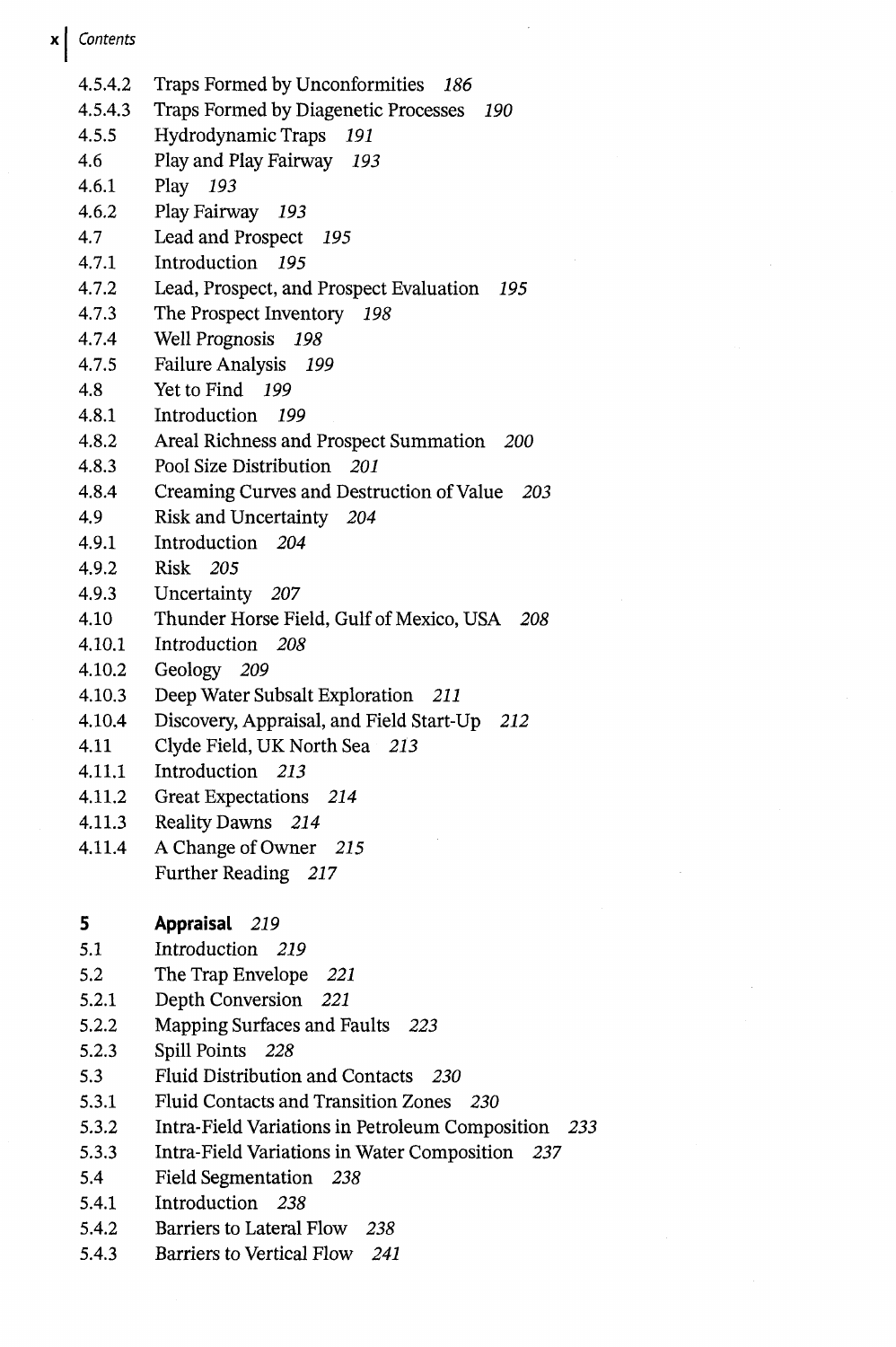- 5.4.4 Identification of Flow Barriers 241 5.5 Reservoir Property Distribution 243 5.5.1 Introduction 243 5.5.2 Lithofacies and Lithotypes 243 5.5.3 Reservoir Body Geometry 245 5.5.4 Reservoir Correlation 247 5.6 Reservoir Quality 249 5.6.1 Introduction 249 5.6.2 More Intrinsic Reservoir Properties 249 5.6.2.1 Relative Permeability 250 5.6.2.2 Wettability 252 5.6.2.3 Resistivity, Cementation, and Tortuosity Factors 252 5.6.3 Controls on Reservoir Quality 252 5.6.4 Compaction and Cementation in Sandstones 253 5.6.4.1 Sand Compaction 253 5.6.4.2 Sand Cementation 254 5.6.5 Compaction and Cementation in Limestones 257 5.6.5.1 Near-Surface Processes 257 5.6.5.2 Compaction and Burial Processes 262 5.7 Reservoir Description from Seismic Data 263 5.7.1 Introduction 263 5.7.2 Lithology Description 264 5.7.3 Porosity Determination 265 5.7A Lateral Variations and Reservoir Heterogeneity 265 5.7.5 Reservoir Correlation 267 5.7.6 Identification of Fluid Type and Contacts 268 5.8 Petroleum in Place, Reservoir Models, and Reserves 268 5.8.1 Introduction 268 5.8.2 Petroleum in Place 268 5.8.3 Geologic Models 269 5.8.4 Reservoir Models 274 5.8.5 Reserves 275 5.9 Kadanwari Field, Pakistan 277 5.9.1 Introduction 277 5.9.2 Re-Evaluation of Seismic Data over Kadanwari 280 5.10 Pedernales Field, Venezuela 281 5.10.1 Introduction 281 5.10.2 Geology of the Area 281 5.10.3 History of Exploration and Production 283 5.10.4 Field Reactivation, 1990s 285 Further Reading 287 <sup>6</sup> Development and Production 289 6.1 Introduction 289
- 6.2 Well Planning and Execution 290
- 6.2.1 Facilities Location and Well Numbers 290
- 6.2.2 Well Geometries 294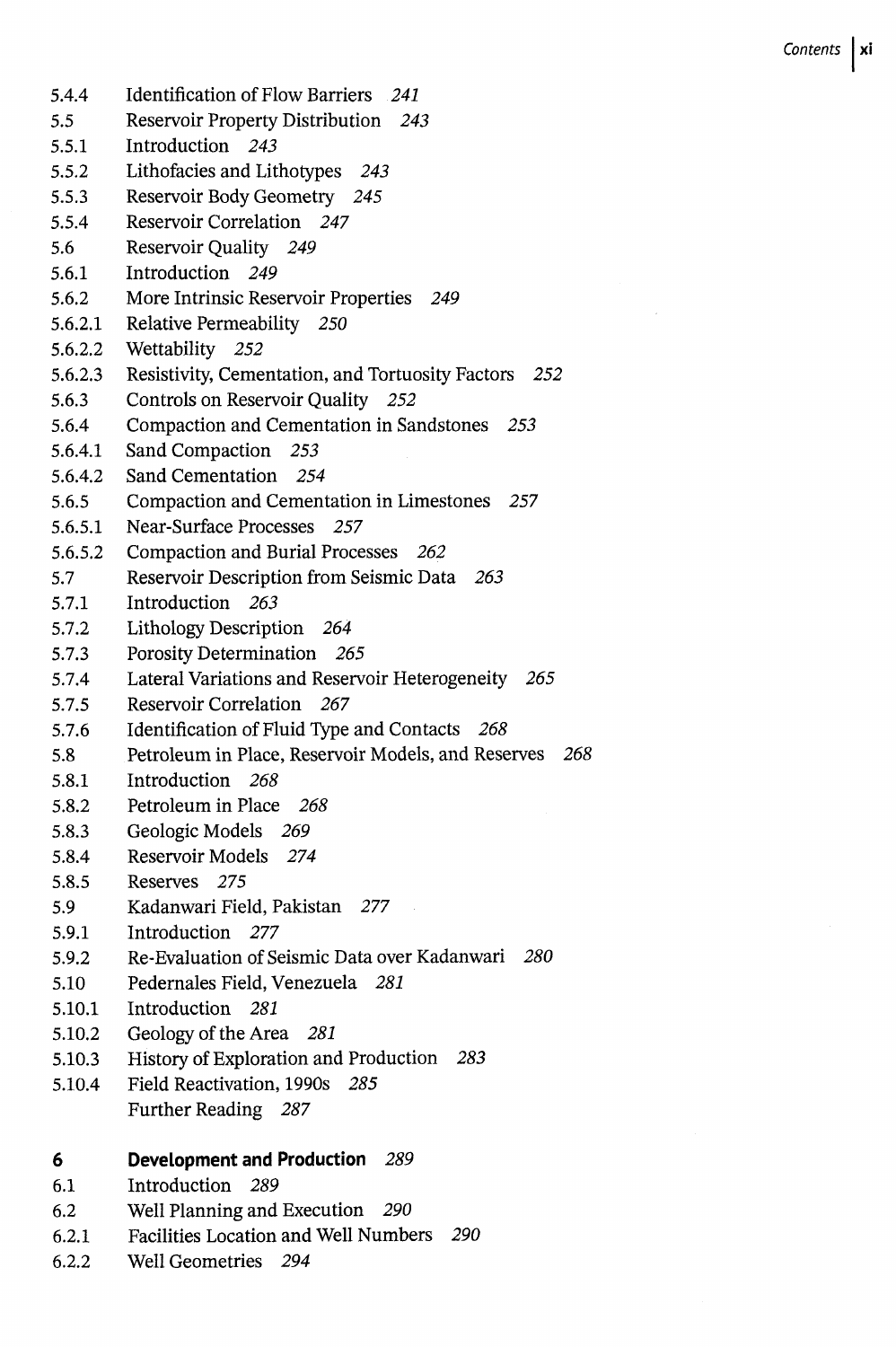xii Contents

6.2.3 Well Types 298 6.2.4 Drilling Hazards 298 6.2.5 Well Completion and Stimulation 300 6.2.6 Formation Damage 300 6.2.7 Well Logging and Testing 303 6.3 Reservoir Management 307 6.3.1 Reservoir Description from Production Data 307 6.3.2 Reservoir Visualization 309 6.3.3 Time-Lapse Seismic 312 6.3.4 Managing Decline and Abandonment 315 6.4 Reserves Revisions, Additions, and Field Reactivation 316 6.4.1 Introduction 316 6.4.2 Reserves Revisions 316 6.4.3 Reserves Additions 317 6.4.4 Field Rehabilitation and Reactivation 318 Case Histories 319 6.5 Thistle Field, North Sea - Improving Late Field Life Oil Production 319 6.5.1 Introduction 319 6.5.2 Field Production Profiles 320 6.5.3 Water Cut and Ultimate Oil Recovery 321 6.5.4 Voidage Replacement, Pressure Maintenance, and Sweep 323 6.5.5 Conclusions 325 6.6 Ardmore Field, UKCS 326 6.6.1 Introduction 326 6.6.2 Location and History 326 6.6.3 Structure and Stratigraphy 327 6.6.3.1 Devonian 327 6.6.3.2 Permian - Rotliegend and Zechstein 327 6.6.3.3 Upper Jurassic Humber Group 329 6.6.3.4 Upper Cretaceous - Paleocene Chalk Group 329 6.6.3.5 Paleocene/Eocene - Recent Stronsay, Westray, and Nordland Groups 330 6.6.4 Reservoirs 330 6.6.4.1 Upper Devonian 330 6.6.4.2 Rotliegend 330 6.6.4.3 Zechstein 331 6.6.4.4 Upper Jurassic 331 6.6.5 Source 331 6.6.6 STOIIP and Reserves 331 6.6.7 Argyll Production 332 6.6.8 Ardmore Development and Production 332 6.6.9 Conclusions 335 6.6.10 Postscript 335 Further Reading 335 <sup>7</sup> Unconventional Petroleum, Gas Storage, Carbon Storage, and Secondary Products 337

- 7.1 Introduction 337
- 7.1.1 Unconventional Gas 337